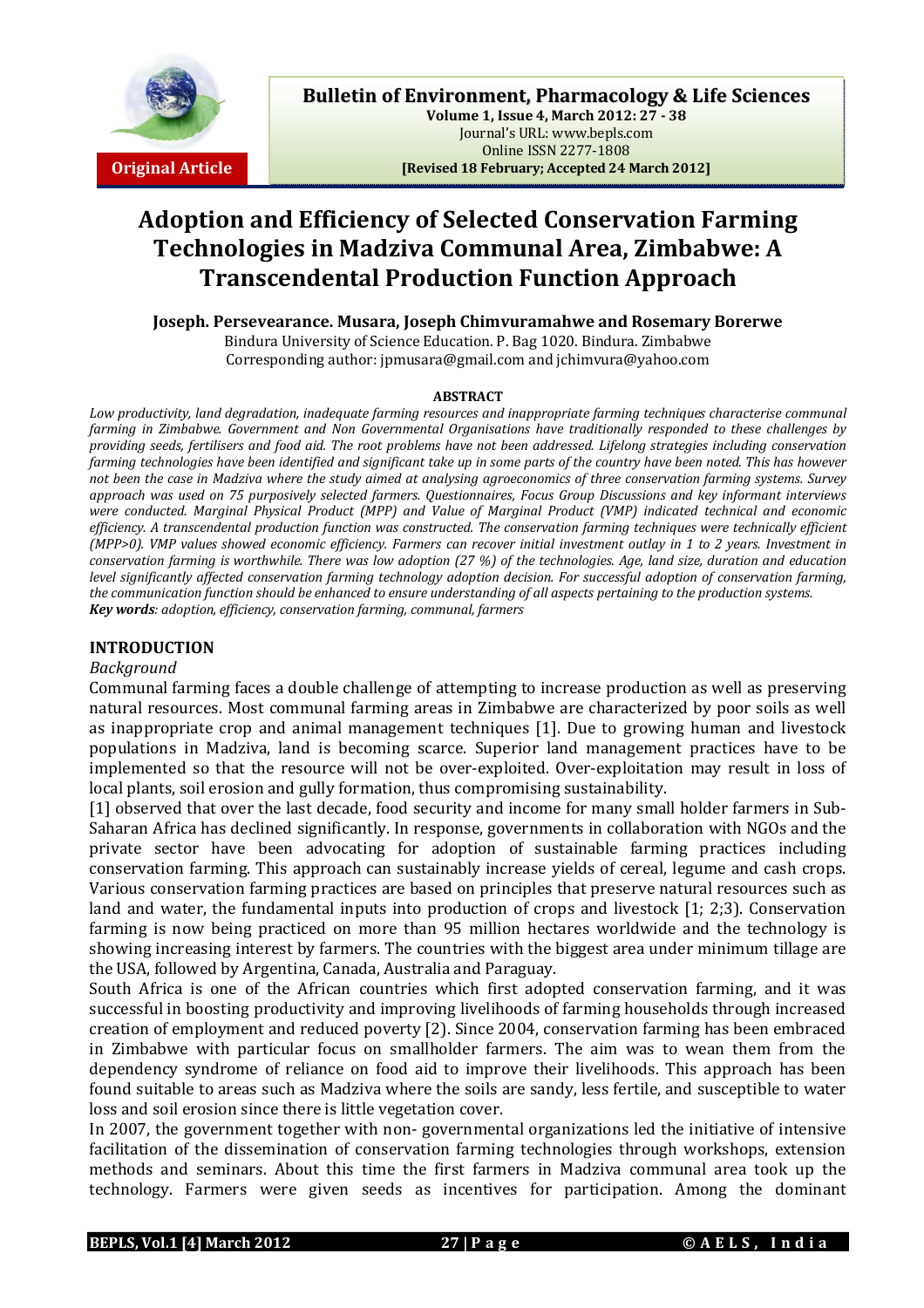conservation farming methods are the use of ripper tines to farmers with draught power and digging planting basins using hoes.

*Problem Statement*

In Zimbabwe, many development initiatives were targeted towards the highly mechanized large scale commercial farmers in the high potential farming regions. This left smallholder farmers, mainly dependent on hand or animal powered choices which would make them produce less even to sustain their livelihoods. Conservation farming, also called resource efficient agriculture has merits as observed in Asia, America, South Africa and some parts of Zimbabwe. However despite all these principles and merits, adoption of conservation farming in smallholder communal areas of Zimbabwe [1] including Madziva has been marginal and in some cases is experiencing a downward trend and a high drop rate. It is therefore imperative to assess the factors causing these trends and to assess efficiency of these practices in the context of Madziva communal area.

## *Justification*

According to [4], it takes time for the soil and the planting system to reach a new equilibrium. Long term research is therefore required. Understanding efficiency of conservation farming practices creates a basis for advocacy by stakeholders since objective presentations will be made. This will encourage farmers to take up the technologies, clearly knowing the benefits in their localities. It is also important for the stakeholders to understand the dynamics of adoption of any intervention. As such, assessing the determinants of adoption becomes of paramount importance so that there is communication between farmers and the advocators for adoption of the technologies. This creates a mutual platform for cooperative action in terms of modifying the approaches to suit the farmers and changing the mindsets of farmers to appreciate the technologies. Literature of conservation farming will also be enhanced by the findings of this study.

## *Objectives*

The main objective is to examine the adoption and efficiency of conservation farming technologies in Madziva communal farming area as well as the implications on farmers' livelihoods.

The specific objectives are to:

- Determine factors affecting adoption of selected conservation farming practices in Madziva communal farming area.
- Assess the economic and technical efficiency of selected conservation farming practices in Madziva communal farming area.

# *Research questions*

The guiding questions to this research are:

- What are the factors affecting adoption of selected conservation farming practices in Madziva communal farming area?
- Is conservation farming economically and technically efficient in the context of Madziva communal farming area?

## **LITERATURE REVIEW**

# *The concept of adoption*

[5] defined adoption as an act of accepting with approval. It can also be defined as act by which farmers take up a technology and continue with without dropping it on the way. There is need for a radical change when one decides to adopt a technology since the decision is influenced by a spectrum of internal and external factors. There is need for one to familiarise with the systems before adopting the concepts. Inevitably it is a learning process which needs a significant amount of management and time especially in the first years [6]. Fig 1 shows a conceptual framework of the conservation farming technologies adoption dynamics.

## *Conservation farming: An overview*

[7] stated that, conservation farming is a dynamic technology which develops and changes with time. Stakeholders need to align themselves to these changes and overcome obstacles in aspects including soil opening, seed placement and fertilizer bending. In Argentina, benefits of the practices have been evident in production, economic and environmental aspects.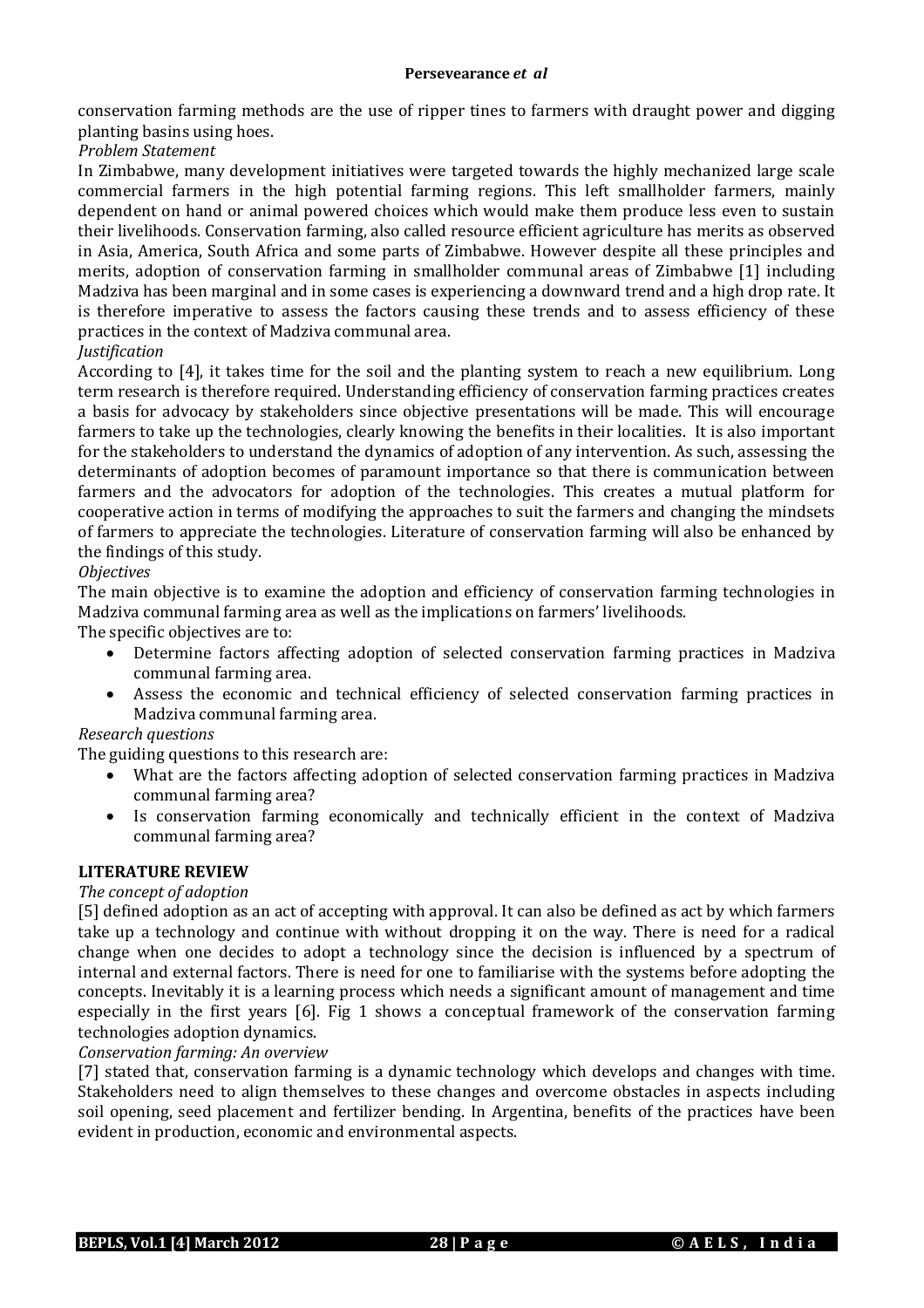

# **Fig 1: A conceptual framework of adoption of conservation farming adoption** Adopted from [5;2].

# *Conservation farming: An overview*

[7] stated that, conservation farming is a dynamic technology which develops and changes with time. Stakeholders need to align themselves to these changes and overcome obstacles in aspects including soil opening, seed placement and fertilizer bending. In Argentina, benefits of the practices have been evident in production, economic and environmental aspects. There has been improvement in soil structure and water holding capacity of characteristically sandy soils. In most parts of the globe, the concept has been economical since less weeding is done with time hence less labour costs [8].

Both hand powered and animal powered options exist in conservation farming. Hand powered options include the planting basins and the furrow whilst farmers with draught power can make use of a ripper tine and direct seeding. Planting basins are small pits that can be dug with hand hoes without having to plough the whole field. They are a modification of the traditional pit systems once common in Southern Africa. The technology is highly appropriate in Zimbabwe [9;10] where a majority of smallholder farmers are resource constrained. As emphasized by [1], planting basins are prepared across the slope of a field along the contour between July and October. They enable the farmer to plant the crop after the first effective rains when the basins have captured rain water and drained naturally. Planting basins

**BEPLS, Vol.1 [4] March 2012 29 | P a g e © A E L S , I n d i a**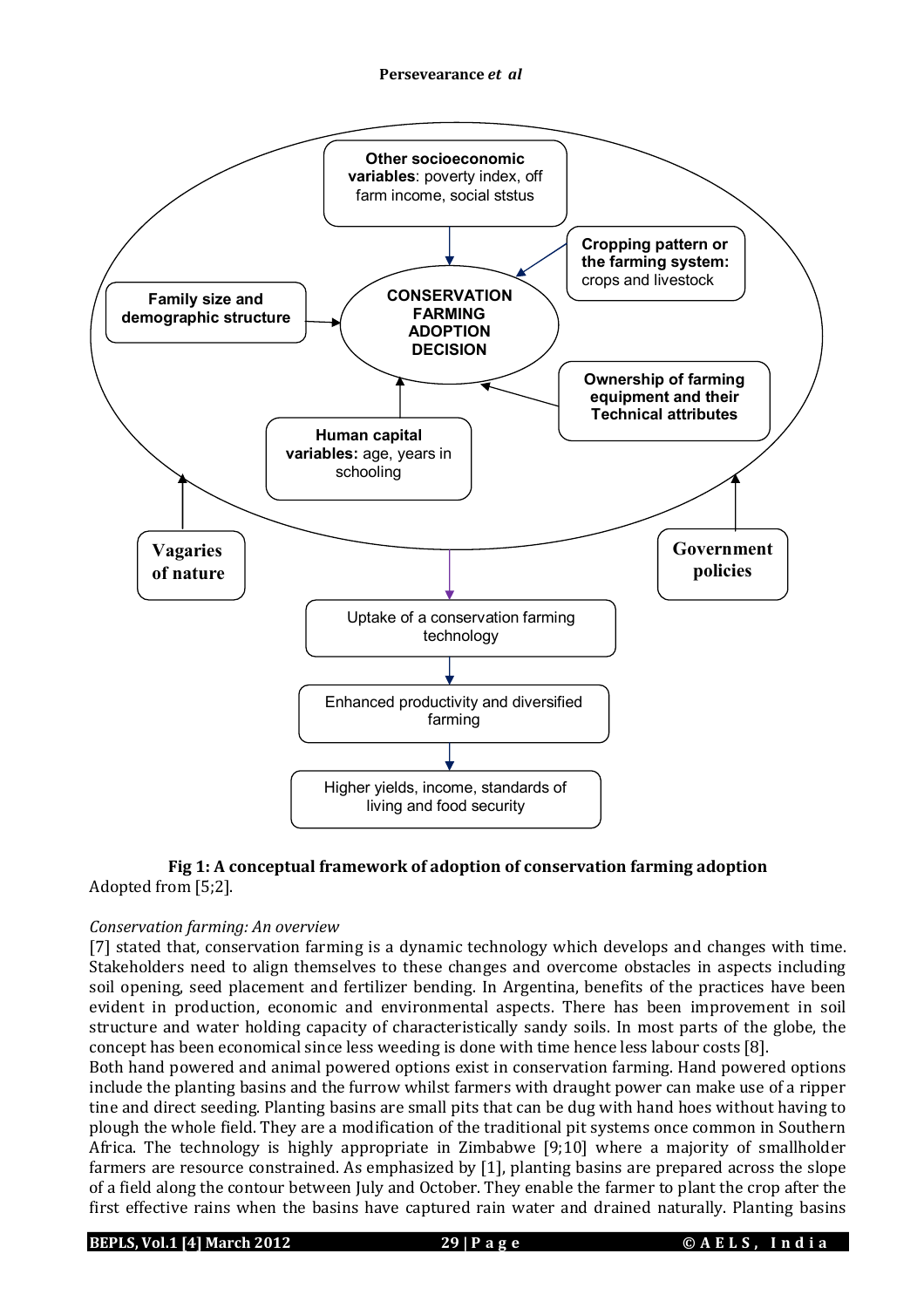enhance the capture of water from the first rains and enable precision application of organic and inorganic fertilizer as it is applied directly into the pit and not broadcast. Farmers with timely access to draught power and a mouldboard plough may choose to use ripping. Ripping is a reduced tillage method using a ripper tine attached to a mouldboard plough beam. A locally available plough share can also be used to open up a rip line. This is an option for farmers interested in animal powered conservation farming. Affordable conservation farming approaches enhance adoption in most countries [11]. The easier the approach the more farmers are also willing to adopt a technology.

The early practitioners and researchers were challenged by weed problems and fertility management techniques. They then realized that conservation farming practices created a moving target of maintaining structure and conserving moisture. The soil biological, physical and chemical properties changed overtime as well as the densities of weeds [4].

## *Global perspective of conservation farming*

Conservation farming in South Africa mainly targeted communal farmers who had inadequate resources such as fertile soils. However, commercial farmers also adopted the practice [12]. It is estimated that 68 - 75% of farmed land (horticulture, cash crops such as maize and vegetables) are under conservation farming in South Africa. The resource conservation technologies (RCTs) have shown encouraging results of improving soil biodiversity, reducing air pollution and mitigation of environmental degradation after residue burning and carbon sequestration. The strategies were successful in meeting objectives of increasing total physical production levels, to meet local demand and excess for export.

South America has been experiencing evolution in changing traditional agricultural practices, directing its production systems towards permanent soil cover with conservation farming. In Spanish speaking countries, Brazil has the most rapidly growing adoption rate of conservation farming [13]. South America realized that the system resulted in soil and water conservation. It also resulted in conservation of the environment as a whole and higher yields and profits to farmers. Research clearly demonstrated that deep ploughing combined with intensive disking resulted in the generation of extensive soil displacement of farm land subject to erosion [14]. It also demonstrated that production technologies such as conservation farming existed that could be employed to reduce the incidence of soil erosion on cultivated land. However, adoption of conservation farming systems was slow and resistance was high among many farmers [15]. They were not eager to change production systems, unwilling to spend their time learning new skills and moreover spend their time and effort to secure new farming skills unless they were given inputs for free. In America the barrier to the adoption of emerging conservation production systems was the level of uncertainty associated with adoption of new farm technologies. Any change in farming production systems will introduce higher levels of uncertainty into the farm business hence, smallholder farmers are not willing to take that kind of risk where production will fall below the norm [16;17]. That is the case with conservation farming where significant changes of improvement are noticed after a period of three years.

## *Conservation farming in Zimbabwe*

Smallholder communal farmers usually encounter problems to produce enough for family consumption. Most of these areas are characterized by low and in adequate soil and crop management techniques [15]. In most cases, land preparation is often less standard, planting is often delayed and yet the area receives low rainfall, high temperature moreover, the soils are sandy. Relief programmes have been over time introduced in smallholder communal farming areas in Africa and Zimbabwe is no exception. Conservation farming is technique which covers a wide range of minimum tillage systems, integrated pest, soil and water management practices [18]. The dominant conservation farming techniques adopted in Zimbabwe include the application of planting basins which concentrates limited water and nutrient resources available for the plants [4]. This has been so because the most vulnerable communal households that have limited access to draught power can implement it. Farmers practicing conservation farming methods have achieved yields from 15% to 75% greater than their conventional farming method [19].

## *Economics of conservation farming*

Conservation farming influences both short term and long term economics of farm production. Short term issues relate to farm costs, returns and yields. Long term economic factors are concerned with natural resource protection, maintaining soil chemical and physical fertility as well as minimizing land degradation and environmental pollution. Long term viability of conservation farming will be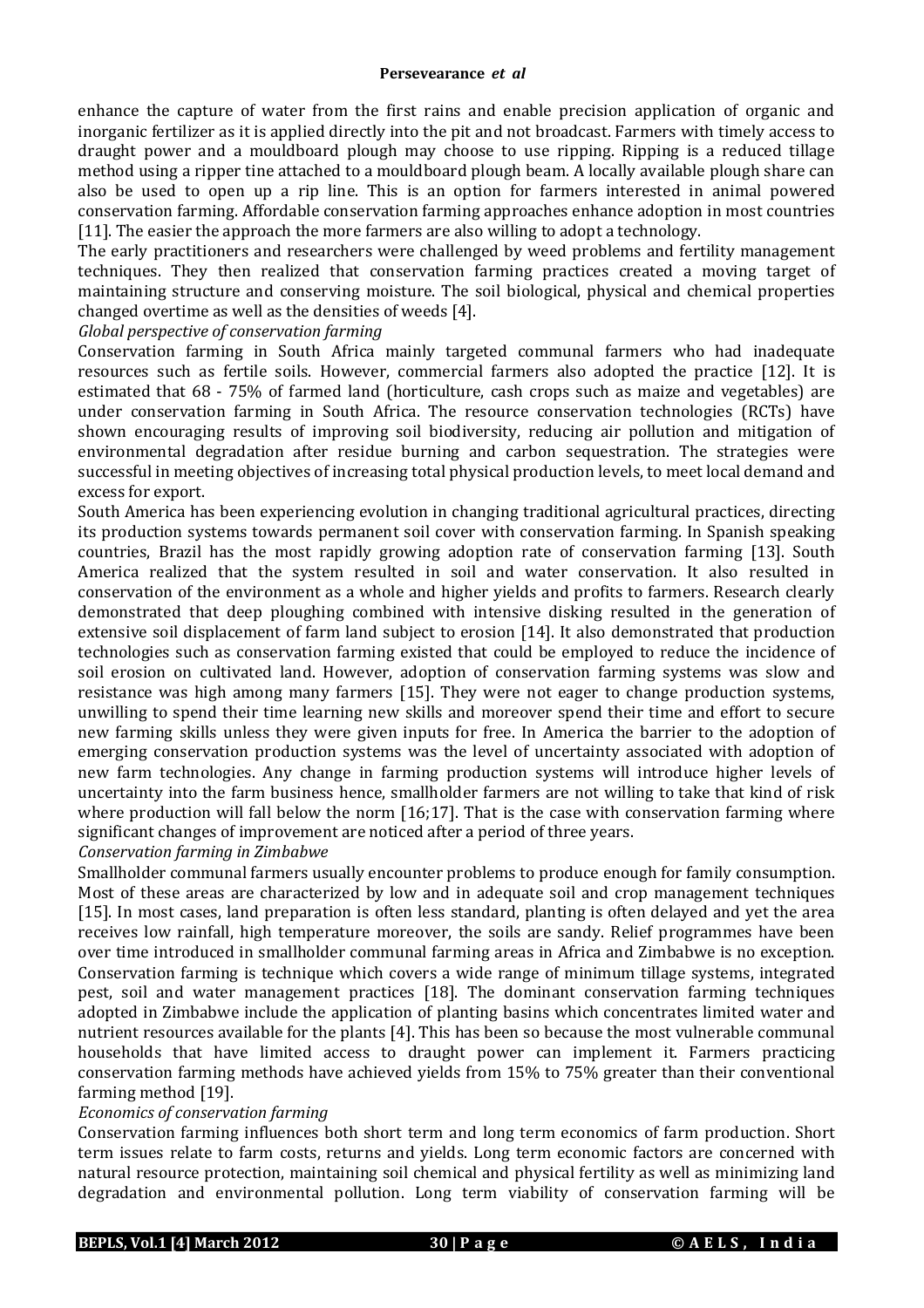determined by short term practices which in turn determine the health and productivity of the land [14].

Although conservation farming has been practiced in the top end for a relatively short time, there are clear indications that crop yields are at least equal to those of conventional farming methods and significantly higher in areas with rainfall below average [19]. Conservation farming reduces labour and machinery costs but in some cases, herbicide expenses may increase over the long term. However, the overall benefits are that the practices result in greater flexibility, lower production costs, more reliable yields and better protection of natural resources.

## *Promoting conservation farming: Who should be on the platform?*

Conservation farming is applicable to all crops including annual crops, horticultural crops and tradable crops. It is a holistic approach to farming and includes integrated diseases and pest management techniques. In Argentina, Brazil, Paraguay, USA, Canada and Australia, improvements have been made at several levels to increase farm productivity, reduced fuel use, reduced labour as well as reduced requirements of external inputs [13]. Conservation farming is now most widely recognized worldwide as a viable concept towards sustainable agriculture. In Africa, there is still room for further adoption opportunities given that the farmers are educated. This calls for the need to bring on board various stakeholders including farmers, farmer organizations, government and its agents, NGOs, the private sector. The will be involved in various aspects in influencing the adoption of technologies [20]. *Aspects required when introducing farmers to conservation farming*

- Exposure of farmers to different conservation farming practices, through participatory activity and on farm demonstrations to show the benefits and practicality of new techniques such as the use of a direct seeder as well as the ripper for minimum soil disturbance.
- Training in the practical use of new technologies, combined with flexible funding mechanisms and incentives, particularly during the period of transition.
- Development and use of farmer achieving and publicizing improvements in land productivity, reducing farming costs and environmental benefits (e.g. carbon sequestration) resulting from application of conservation farming practices [4].

## *Working with farmers: The broader goal*

Implementing conservation farming involves more than simply training but, a change in attitude has to take place regarding what they believe to be the correct way of farming. This is not only true to farmers, but also among extension providers, researchers and policy makers [21]. In Zimbabwe the key principles of minimum soil disturbance, soil cover and implementation management challenge the way Zimbabweans have farmed for many decades  $[1; 19; 4]$ . In smallholder communities, the whole community and existing structures need to be involved in conservation farming extension programmes. If farmers learn how conservation farming can solve some of their problems they are more willing to adopt the technologies. Extension workers or NGOs involved need to describe the benefits, principles and practices of conservation farming. Demonstration plots can be used; lead farmers can also be used as they will be relating the practices with their previous experiences. Even if an organization may target specific groups in the community, such as vulnerable households it is important that the technology is introduced to every farmer in the introductory meeting. If some social groups are excluded at this early stage, it may hold back adoption by the wider community later. Conservation farming is for all farmers who would like to increase farm productivity and profitability whilst preserving the environment for future generations.

## *Challenges and opportunities of conservation farming*

Apparently in Zimbabwe, considerable efforts have been made to develop effective conservation farming among smallholder farmers. According to [4], adoption of conservation farming technology is however still relatively low. The low adoption of these soil and water management technologies was observed to be affected by socio-economic and socio-cultural factors [20]. These include lack of adequate resources, erratic and variable performance of the techniques themselves, labour, draft power and implements.

According to [20], operations such as planting and weeding have high labour demands, with which farmers find themselves unable to cope. The resettlement program by the government has put resettled farmers under pressure in terms of labour and draught power constraints. Most farmers find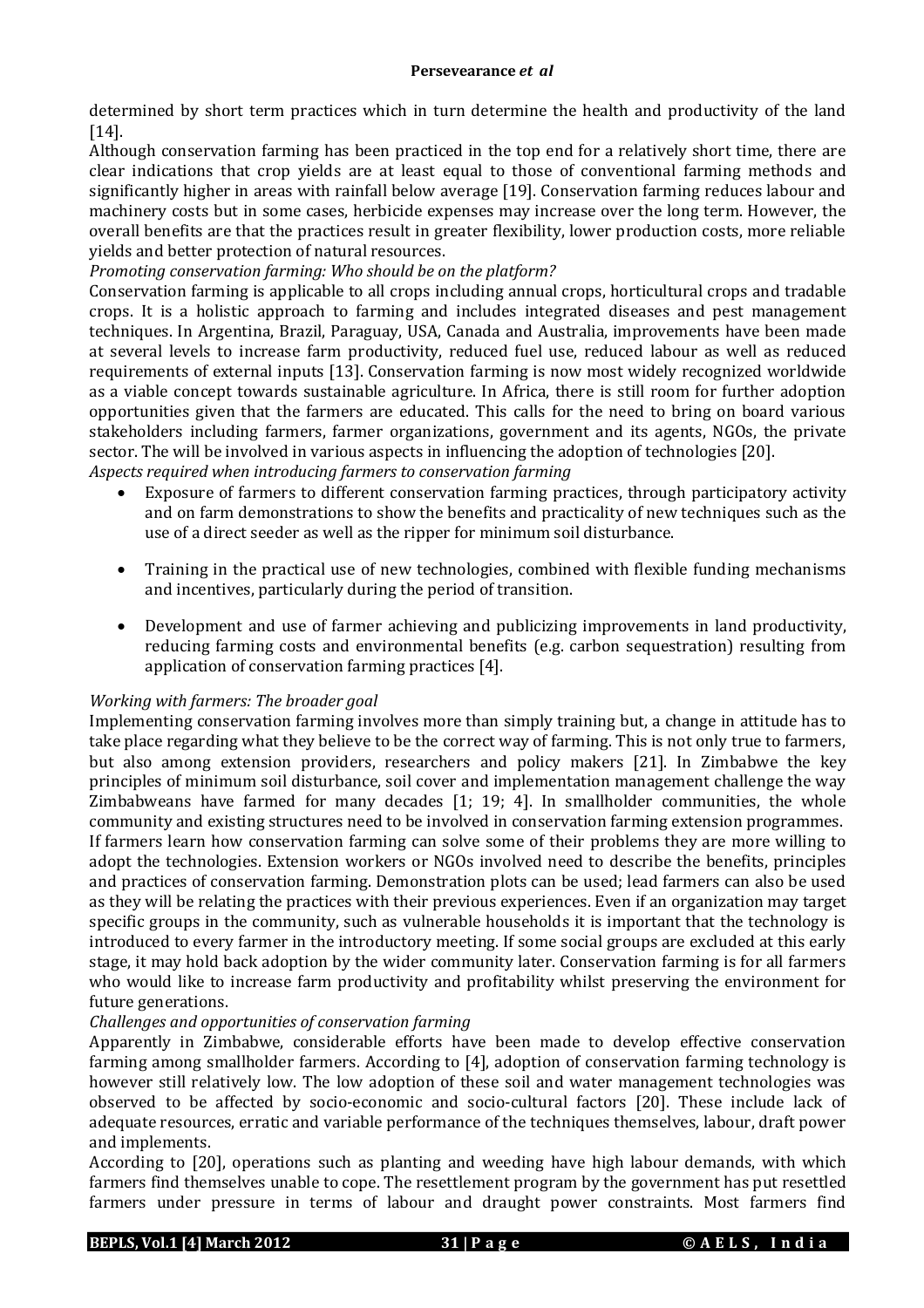#### **Persevearance** *et al*

themselves with 2-3 labour people per household while at the same time draught power remains a challenge. This compels farmers to consider alternative ways of managing their labour and draught power resources. Conservation farming techniques come in as alternatives. Given the right macroeconomic environment and favorable incentives and effective extension services, farmers who are resource constrained find conservation farming as a viable alternative to their conventional cropping systems [19].

## **METHODOLOGY**

## *Study area*

The study was carried out in Mazivandagara (Ward 6), area in Madziva (Mashonaland Central Province). The area lies in natural region III and according to it receives rainfall between the ranges of 600-700mm annually the temperatures range from  $18^{\circ}$ C-30 $^{\circ}$ C all year [2]. Agriculture dominates the livelihoods of households in the area were the major crops grown include maize, soya beans, groundnuts, and sorghum. Horticultural crops such as tomatoes and vegetables are also grown. *Research design*

## *Sampling and data collection*

Purposive sampling was used to select the study area because that was where conservation farming was being introduced. Proportionate sampling yielded 75 farmers (20 adopters and 55 non adopters). The questionnaire was the main primary data collection tool. This was augmented by Focus Group Discussions and observations. Secondary data were also collected from AGRITEX and NGO offices.

## *Data analysis tools*

Data were processed in the SPSS and LIMDEP computer programs.

## *Transcendental production function*

Estimation of technical and economic efficiency of the conservation farming techniques and the agronomic inputs was done using the transcendental production function. This enabled the derivation of marginal productivities. The function may be presented as:

$$
Y = AX^{\alpha_1}X^{\alpha_2}X^{\alpha_3}...X^{\alpha_n} \times e^{(\gamma_1X_1+\gamma_2X_2+\gamma_3X_3... \gamma_nX_n+c_1C_1+c_2C_2+...c_nC_n+\gamma_2X_1X_2+... \gamma_iX_iX_j)}, \quad (1)
$$

Where:

Y is the output

Xs are the agronomic inputs (continuous variables). The included inputs are weeding cost (\$/ha), seed cost (\$/ha), pesticide (l/ha), nitrogen (kg/ha), phosphorus (kg/ha) and potassium (kg/ha).

C is a dummy for the three conservation technologies (planting basins, ripping and direct seeding). The function in (1) can be transformed to:

$$
\ln Y = \ln A + \sum_{\alpha_i} \ln X_i + \sum_{i} \gamma_i X_i + \sum_{j} \sum_{j} \gamma_{ij} X_i X_j + \sum_{l} c_l C_l
$$
\n(2)

where Y is output,

 $\alpha_i$  is a measure of elasticity

*<sup>i</sup>* measures the level of continuous variable *i*

 $\gamma_i$  is the rate of change of elasticity

 $\gamma_{ij}$  indicates the interaction effects between continuous variables *i* and *j* (*i* ,*j* = 1,2,...,n)

*c<sup>l</sup>* is a measure of the effect of the conservation farming technologies.

Optimisation rules were employed to define efficiency [22]. On the basis of the yield optimization problem, optimality conditions require that the efficient region of production is where the gain in yield

per extra unit of 
$$
X_i
$$
 is increasing i.e.:  
\n
$$
\frac{\delta Y}{\delta N} = MPP_i \ge 0,
$$
\n(3)

MPP*<sup>i</sup>* is the Marginal Physical Product of the variable input X*i*.

The point beyond which yield starts to decrease with additional units of the variable input (MPP $<sub>i</sub>$  < 0) is</sub> where the region of inefficiency begins [23]. The condition for economic efficiency is derived from optimality conditions for a profit maximizing firm, where profit (  $\Pi$  ) is computed as:<br>  $\boldsymbol{\Pi} = \boldsymbol{P}.\boldsymbol{Y}(\boldsymbol{\mathbf{X}}) - \boldsymbol{x'}\boldsymbol{R},$  (4)

$$
\Pi = P.Y(X) - x'R
$$

(4)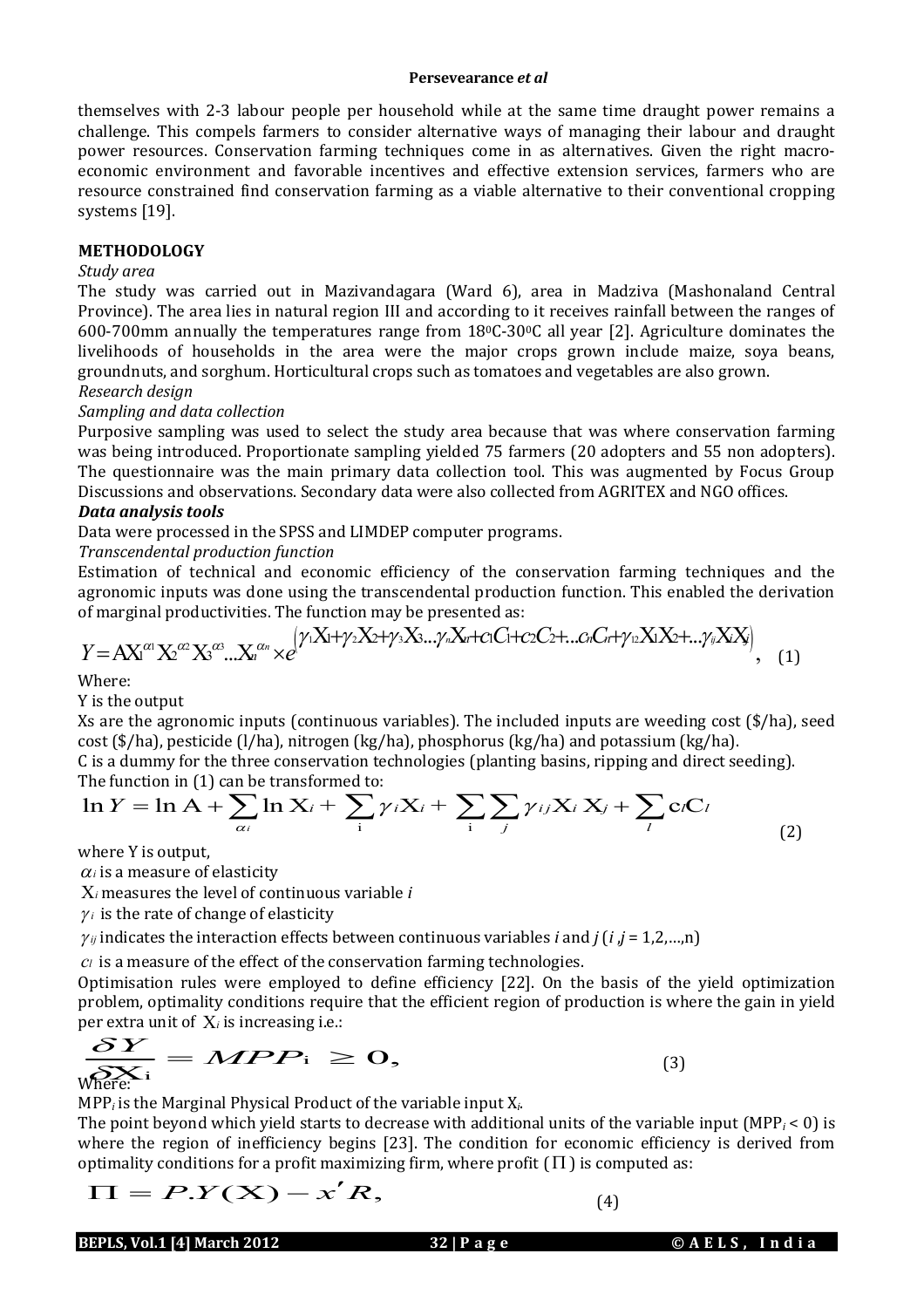Where P is the output price

Y (X) is the production function in (1)

X and R are vectors of inputs and input prices respectively.

Conditions for profit maximization require that:

$$
P\left(\frac{\delta Y}{\delta X_i}\right) = P.MPP = VMP_i = R_i.
$$
\n<sup>(5)</sup>

This implies that it is economically efficient to continue using more input units up to the point where the value of the Marginal Product of an extra unit of the variable input equals its cost. *Logit regression model* 

The term adoption refers to various processes and stages as one makes use of an innovation. However in this context adoption is defined to mean use of at least one of the three conservation farming technologies on whole or part of their fields during the duration of the study. This created a binary dependent variable since any farmer would either be an adopter or non adopter. The specification of the logit model (derived from the logistic regression function) allowed for the assessment of the determinants of the adoption decision [24;25].

$$
P_{i} = \Pr(Y_{i} = 1) = \frac{\exp(Z)}{1 + \exp(Z)},
$$
\n
$$
Z = \beta_{0} + \sum_{i}^{m} \beta_{i} X_{i},
$$
\n(7)

Where  $P_i$  is the probability that the *i*<sup>th</sup> farmer is an adopter (Y*i* = 1)  $\beta_0$  is the intercept

 $\beta_i$ 's are the slope parameters, and  $X_i$ 's are the independent variables.

The natural log transformation of (6) results in (8):

$$
\ln\left(\frac{p_i}{1-p_i}\right) = \beta_0 + \sum_{i}^{m} \beta_i X_i,\tag{8}
$$

The marginal effect for the model is:

$$
\frac{\delta P_i}{\delta X_j} = \frac{\exp(z)}{1 + \exp(z)} \left( \frac{1}{1 + \exp(z)} \right) \beta_j.
$$
\n(9)

*3.2.2.3 Description of the factors affecting adoption of conservation farming*

The most common variables used in modeling technology adoption processes are human-capital variables (such as level of education, age), attributes of the technologies, biophysical and socioeconomic variables, tenure system, resource endowment, risk and uncertainty, social capital, and social psychological factors [2;5;6]. In the present case, the variables hypothesized to influence microirrigation adoption decisions are summarized in Table 1. The variables were selected based on literature reviews of the determinants of conservation farming adoption [19;4;11;14;7], own understanding of the socioeconomic setting of the study area, and the technical attributes of the conservation farming technologies prevalent in the study area.

| <b>Table 1:</b> Description of conservation farming adoption variables  |                                                       |              |                 |           |                        |           |
|-------------------------------------------------------------------------|-------------------------------------------------------|--------------|-----------------|-----------|------------------------|-----------|
| <b>Variable</b>                                                         | <b>Description</b>                                    | <b>Units</b> | <b>Adopters</b> |           | <b>Non</b><br>adopters |           |
|                                                                         |                                                       |              | Mean            | <b>SD</b> | Mean                   | <b>SD</b> |
| Age                                                                     | Age of household head                                 | Year         | 39.2            | 11.2      | 55.3                   | 13.7      |
| Household size                                                          | Number of family members                              | Number       | 5.4             | 1.3       | 3.5                    | 0.9       |
| Land size                                                               | Size of arable land holding                           | Hectare      | 3.2             | 1.1       | 1.7                    | 0.4       |
| Years in school                                                         | Years of schooling by household head                  | Number       | 14.2            | 1.2       | 7.8                    | 1.6       |
| Dependency ratio                                                        | dependant<br>household<br>Proportion<br>οf<br>members | Percentage   | 17.3            | 12.3      | 23.5                   | 11.4      |
| Off farm income                                                         | Access to off farm income                             | Percentage   | 4.9             | 12.6      | 6.5                    | 14.1      |
| Poverty Index                                                           |                                                       | Score        | 0.4             | 0.7       | $-0.6$                 | 0.8       |
| $C_{21}$ $A_{11}$ $A_{22}$ $A_{33}$ $A_{12}$ $A_{23}$ $A_{24}$ $A_{35}$ |                                                       |              |                 |           |                        |           |

Source: Author's analysis (2011)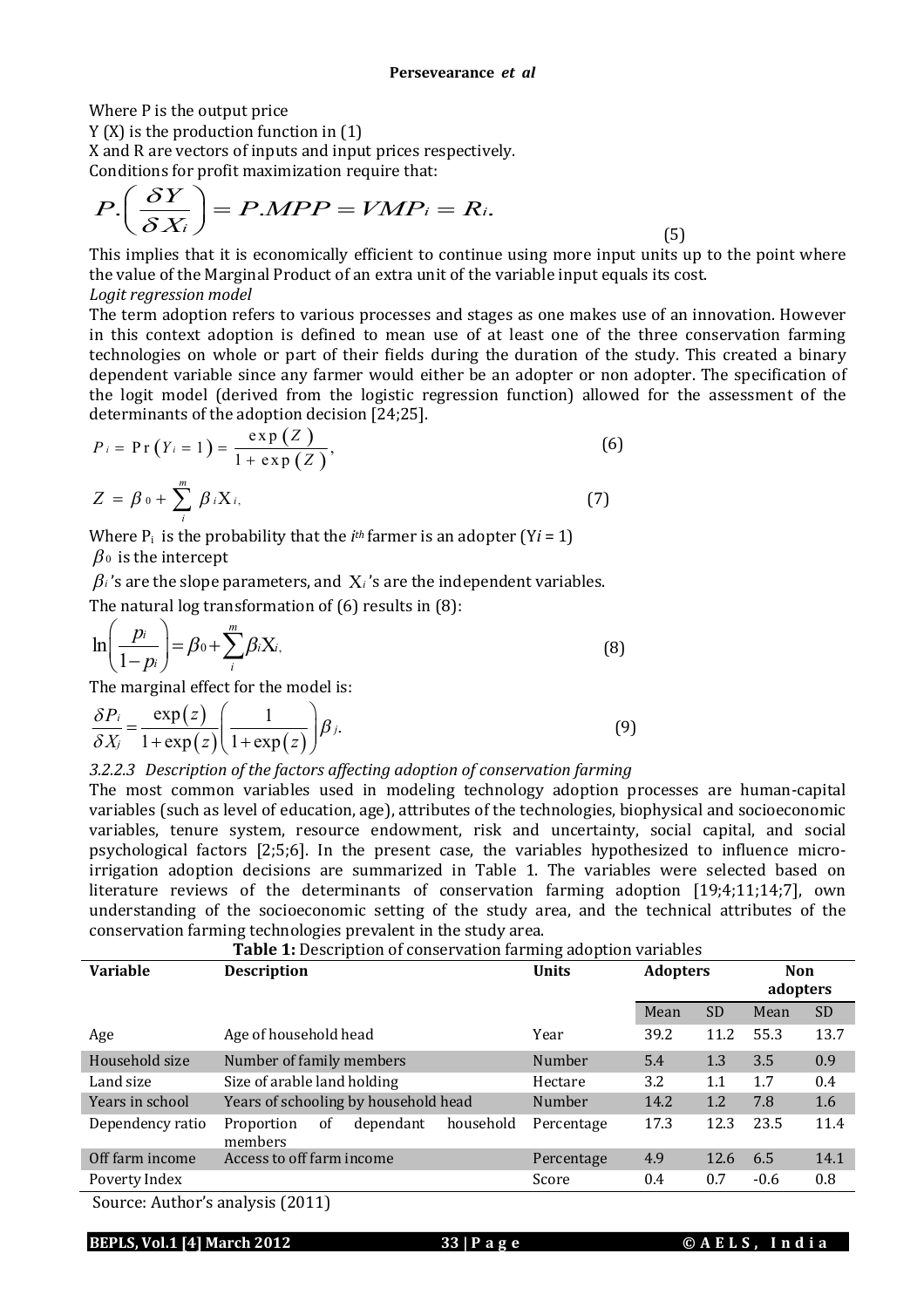## **RESULTS AND DISCUSSIONS**

*Farming practices in the study area*

The conservation farming technologies can be categorized into three groups based on their conservation attributes. These are soil, water or nutrient saving technologies.

| <b>Farming practice</b> | Area (ha) | $\frac{0}{0}$ |
|-------------------------|-----------|---------------|
| Conventional            | 100       | 60            |
| <b>Planting Basin</b>   | 21        |               |
| <b>Direct Seeding</b>   | 27        | 16            |
| Ripping                 | 18        |               |
| Number of fields        | 166       |               |

| Table 2: Types of agricultural farming systems observed in the study area |  |  |
|---------------------------------------------------------------------------|--|--|
|                                                                           |  |  |
|                                                                           |  |  |
|                                                                           |  |  |

Source: Author's analysis (2011)

Crop production based solely on conservation farming use is rarely found in Madziva. For adopters, conservation farming technology use was often complimented by conventional farming practices. The farmers use conservation farming technologies to:

- enable early planting so that the plant is already established at the time of the onset of rain,
- safeguard crops against crop loss or yield reduction due to dry spell or early withdrawal of rain, and
- reduce loss of soil through wind and water erosion
- retain soil moisture

Different kinds of traditional farming practices and conservation systems were identified in Madziva (Table 2). Among the traditional practices, deep ploughing was the most common. The proportion of fields under conventional farming was significantly higher than under conservation farming technologies.

*Determinants of conservation farming technologies adoption*

| <b>Variable</b>                      | Coefficient | t-ratio            | <b>Marginal effect</b> |
|--------------------------------------|-------------|--------------------|------------------------|
| Constant                             | $-8.31$     | 1.461a             | $-0.8003$              |
| Dependency ratio                     | 0.0072      | $-0.181$           | $-0.0011$              |
| Household size                       | 0.558       | 1.892c             | 0.1932                 |
| Age of household head                | $-0.0097$   | $-0.0068b$         | $-0.0034$              |
| Poverty Index                        | 2.116       | 1.892              | 0.3774                 |
| Duration                             | 0.0772      | 1.649c             | 0.0078                 |
| Land size                            | 0.685       | 2.377 <sup>b</sup> | 0.0888                 |
| Years of schooling of household head | $-0.444$    | 1.003a             | 0.0391                 |
| Off farm income                      | $-1.593$    | 0.089a             | 0.0111                 |
| Log likelihood function              |             | $-61.883$          |                        |
| $X^2$ (df)                           | 119.88(8)c  |                    |                        |
| Percentage of correct predictions    | 72.9        |                    |                        |

Notes: <sup>a</sup>Significant at 10%, b Significant at 5%, c Significant at 1%

Source: Author's analysis (2011)

The successful adoption of conservation technologies requires the fulfilment of the following three basic factors:

- the technologies need to be technically and economically efficient,
- the target beneficiaries need to be aware of or knowledgeable about the technical and economic superiority of these technologies, and
- the technologies must be accessible to the potential users.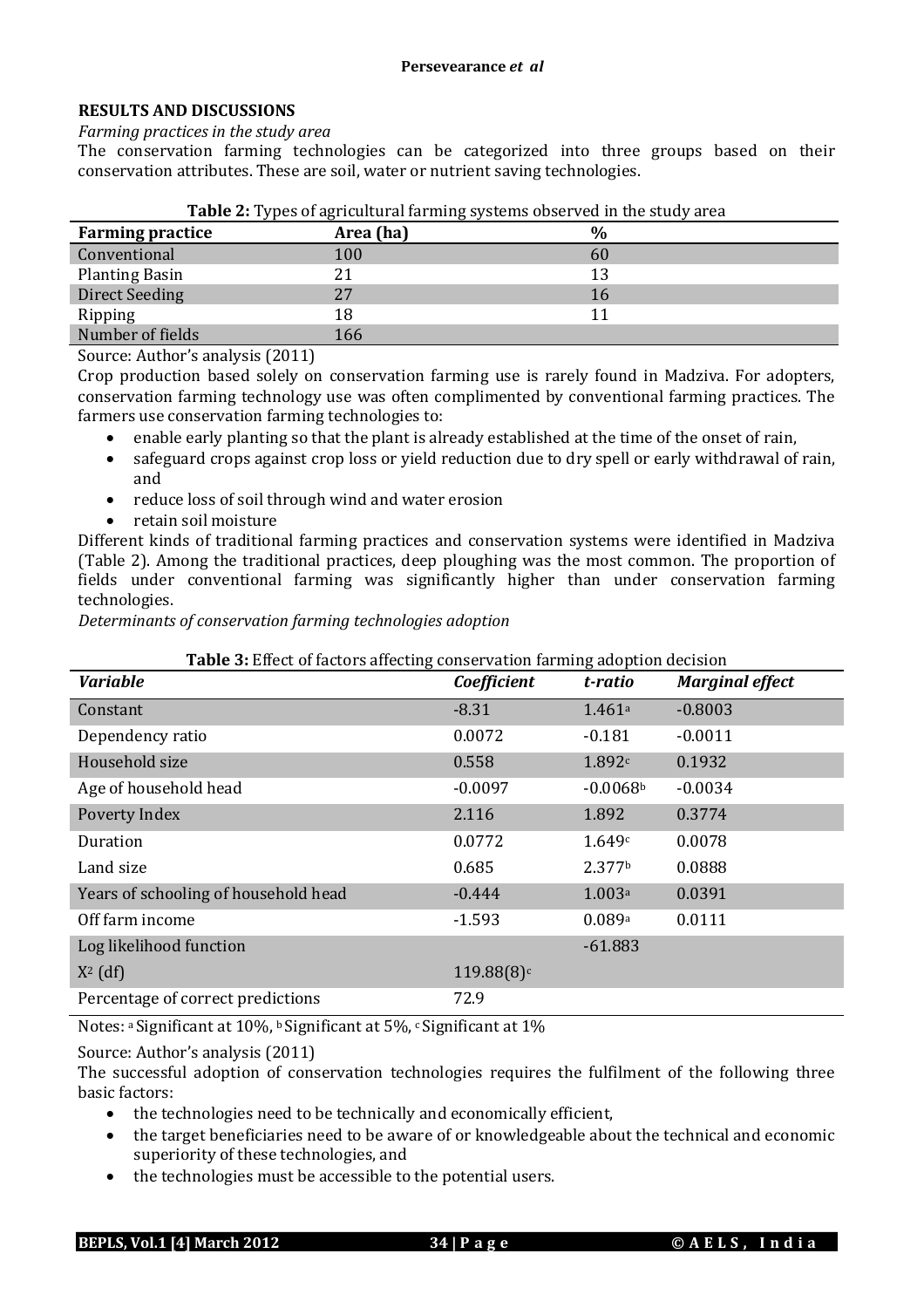#### **Persevearance** *et al*

Most of the variables that were captured in the model (Table 3) had the expected signs. On average, well-to-do farmers (poverty index) are less likely to participate in conservation farming. In the context of the study the access to off farm and non-farm income had the expected sign. As the farmers' access to income from off farm and non-farm sources increases, the likelihood of participation increases upto some point [5]. This shows the importance of cash (for leverage) in the initial participation decision of farmers. However, at higher levels of off-farm and non-farm income, the farmers are less likely to participate in conservation farming because they have enough to finance their farming activities and still remain with enough for contingencies.

As per aprior expectations, duration in agricultural activities significantly influences the farmers' decision to participate in conservation farming practices. In the context of the study, most farmers had on average five seasons under contract. This is constructed in the social dynamics of the communities under review where there are observable trends of dependency on agriculture for survival [1]. Farmer's age had the expected negative and significant influence on the chances of farmers participating in conservation farming. The negative sign for the age variable could be understood from the commonly observed negative correlation between the age and adoption decision for most technologies in dynamic economic environments. In other words, younger farmers tend to be more willing to adopt than their older counterparts. With increase in age farmers tend to shun new farming practices for less demanding cropping systems with low transactional cost associated with them. Furthermore, older farmers tend to be risk adverse and may avoid innovations in an attempt to avoid risk associated with the initiative. This idea is supported by [15] who argued, that being older creates a conservative feeling among farmers and hence resistance to change. In his study, [14] however observed that chances of participation in conservation farming increased with age because youths have little appreciation on the importance of agricultural activities in most rural set ups and will take marginal effort to expand these activities.

Education level (as measured by the number of years of schooling by household head) significantly influence farmers' participation but with more years in schooling probability of participation tends to decrease. A possible explanation to this is that educated people tend to shun agriculture for white color jobs in Madziva and surrounding areas. Some households are more concerned with time value of money and will prefer projects with quick return and profitable like broiler production. However, these results differ from [4] who asserted that education influences household to process information and causes farmers to have better access to understanding and interpretation of information.

Land size significantly, influenced farmer participation in conservation farming. A possible explanation to this could be that farmers with large arable land size have the opportunity to spare some sections to try out new practices at less risk. [11] supported this by stating that the size of the land is important because the transactional costs are largely fixed cost that are spread across more potential output on large farms. There are also observable indications that increased participation in conservation farming is a function of land productivity. Large land size also implies that farmers can diversify into other crops and reduce the inherent risk that is in agricultural production [16]. Dependency ratio (i.e., the proportion of family members whose ages are less than 14 or more than 65), was introduced into the model as a surrogate for household size to indicate the status of labor availability in the household. The variable had a positive and insignificant effect on the participation decision. The higher the effective labour available the more likely the household is to participate since chances of labour shortages during peak times are low. This enhances the chances of favourable yields. *Yield responses*

*Table 4: The transcendental regression model results*

| Item         | <b>Variable</b> | <b>Maize</b>                                          | ັ<br>Groundnut |             |           |
|--------------|-----------------|-------------------------------------------------------|----------------|-------------|-----------|
|              |                 | Coefficient                                           | t - value      | Coefficient | t - value |
| 1            | Constant        | 3.986                                                 | 1.234b         | $-1.987$    | $-0.346$  |
| $\mathbf{2}$ |                 | Estimates of $\gamma$ 's (levels of agronomic inputs) |                |             |           |
|              | Weeding         | $-0.00478$                                            | $-0.54a$       | $-0.00333$  | $-0.476$  |
|              | Seed            | $-0.0001347$                                          | $-0.368$       | $-0.00982$  | $-0.298$  |
|              | Pesticide       | $-0.40912$                                            | $-3.214c$      | $-0.0134$   | $-1.223$  |
|              | Nitrogen        | $-0.03777$                                            | $-0.782b$      | $-0.0182$   | $-0.832a$ |
|              | Phosphorus      | $-0.00014$                                            | $-0.993$       | N/A         | N/A       |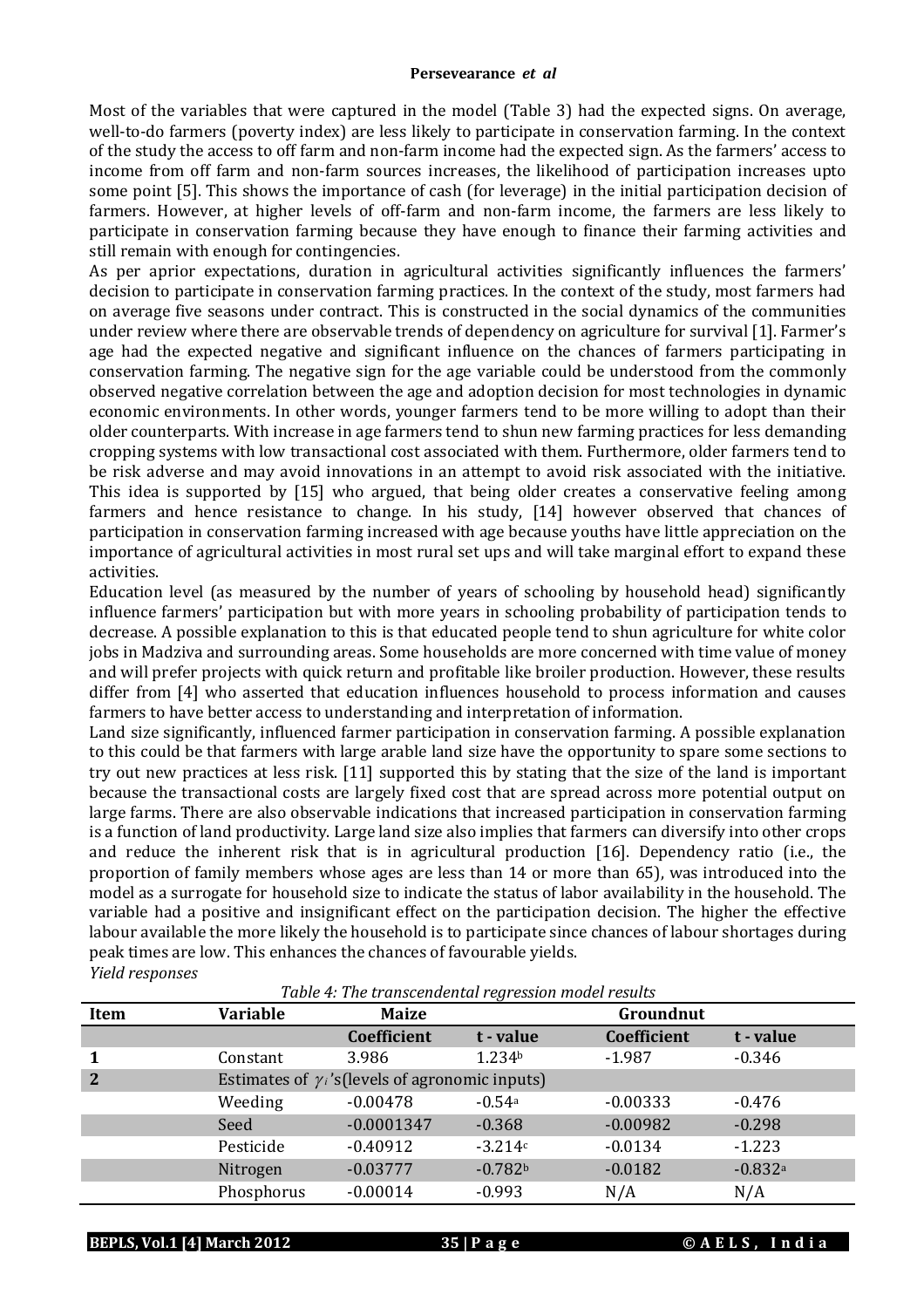|                         | Potassium                                                               | $-0.00378$ | $-2.1421$                                                                | N/A      | N/A                |  |
|-------------------------|-------------------------------------------------------------------------|------------|--------------------------------------------------------------------------|----------|--------------------|--|
| 3                       | Estimates of $\alpha_i$ 's(agronomic inputs levels in natural log form) |            |                                                                          |          |                    |  |
|                         | Weeding                                                                 | 0.433      | 2.219b                                                                   | 0.139    | 1.116              |  |
|                         | Seed                                                                    | $-0.079$   | $-0.261$                                                                 | 0.371    | 1.182              |  |
|                         | Pesticide                                                               | 0.5531     | 1.198                                                                    | 0.072    | 0.399              |  |
|                         | Nitrogen                                                                | 1.115      | 0.659                                                                    | 0.069    | 0.1927             |  |
|                         | Phosphorus                                                              | $-0.671$   | 1.482                                                                    | N/A      | N/A                |  |
|                         | Potassium                                                               | 0.68       | 1.731c                                                                   | N/A      | N/A                |  |
| $\overline{\mathbf{4}}$ |                                                                         |            | Estimates of ci's (conservation faming technologies)                     |          |                    |  |
|                         | <b>Planting Basin</b>                                                   | 1.387      | 3.167 <sup>b</sup>                                                       | 0.512    | 1.673c             |  |
|                         | <b>Direct Seeding</b>                                                   | 1.246      | 2.652 <sup>b</sup>                                                       | 0.673    | 2.139b             |  |
|                         | Ripping                                                                 | 2.153      | 1.337c                                                                   | 0.568    | 1.429a             |  |
| 5                       |                                                                         |            | Estimates of $\gamma_{ij}$ 's(interactions of selected agronomic inputs) |          |                    |  |
|                         | Pest by seed                                                            | 0.000121   | 1.783 <sup>b</sup>                                                       | 0.000716 | 1.555 <sup>b</sup> |  |
|                         | Seed by weed                                                            | 0.000082   | 0.561                                                                    | 0.006428 | 2.399a             |  |
|                         | Pest by weed                                                            | 0.000969   | 2.556 <sup>b</sup>                                                       | 0.000372 | 0.348              |  |
|                         | Nitrogen by                                                             | 0.005625   | 0.993c                                                                   | N/A      | N/A                |  |
|                         | Adjusted R <sup>2</sup>                                                 | 0.489      |                                                                          | 0.401    |                    |  |
|                         | F - Statistic                                                           | 2.744c     |                                                                          | 4.773c   |                    |  |
|                         | Dublin                                                                  | 1.873      | 1.937                                                                    |          |                    |  |
|                         | N                                                                       | 75         |                                                                          |          |                    |  |

Notes: a Significant at 10%, b Significant at 5%, c Significant at 1%

## Source: Author's analysis (2011)

The results of the transcendental production function fitted to the data to assess the yield responses of the different agronomic inputs are as in Table 4. For both crops considered (maize and groundnut) the use of conservation farming technologies generally resulted in a significant yield improvement over the traditional farming practices. [4] also reported similar observations. In addition, farmers reported that the use of direct seeding for groundnut is marred by low germination rates. The coefficients for the banana yield response to phosphorus suggest that the farmers are currently applying this input above the normally required rate. For maize, the highest responses were observed for pesticide and nitrogen, respectively. Most of the maize yield responses to agronomic inputs are statistically significant. Among these, the highest yield response was observed for pesticide use followed by nitrogen. The synergistic effect of the various agronomic inputs can be observed from the positive interaction effect coefficients. Pesticide-by-seed interaction effect is significant for maize and groundnut. This shows that the yield advantage of investments in pest control depends on the type of the variety used [26]. Similarly, the significant seed-by-weed interaction effect for groundnut shows that the response to the weeding efforts of the farmer depends on the weed competitiveness and yield potential of the cotton variety used.

*Technical and economic efficiency*

*Table 5: The technical and economic efficiency of conservation farming systems*

| Crop                              | <b>Conservation</b><br>farming | <b>MPP</b> | <b>VMP</b> | Investment<br>cost | <b>Subsidised</b><br>Investment |  |
|-----------------------------------|--------------------------------|------------|------------|--------------------|---------------------------------|--|
|                                   | technology                     |            |            |                    | cost                            |  |
| <b>Maize</b>                      | <b>Planting Basin</b>          | 3.29       | 3,129      | 3,339              | 1.456                           |  |
|                                   | Direct Seeding                 | 2.49       | 2,734      | 2,890              | 1.495                           |  |
|                                   | <b>Ripping</b>                 | 3.45       | 3,002      | 2,999              | 1.501                           |  |
| <b>Groundnuts</b>                 | Basin                          | 3.11       | 3,193      | 3,002              | 1.349                           |  |
|                                   | <b>Direct Seeding</b>          | 2.72       | 2,452      | 2,909              | 1.398                           |  |
|                                   | Ripping                        | 3.62       | 3,491      | 2,839              | 1.499                           |  |
| $\alpha$ $\alpha$ $\beta$ $\beta$ |                                |            |            |                    |                                 |  |

Source: Author's analysis (2011)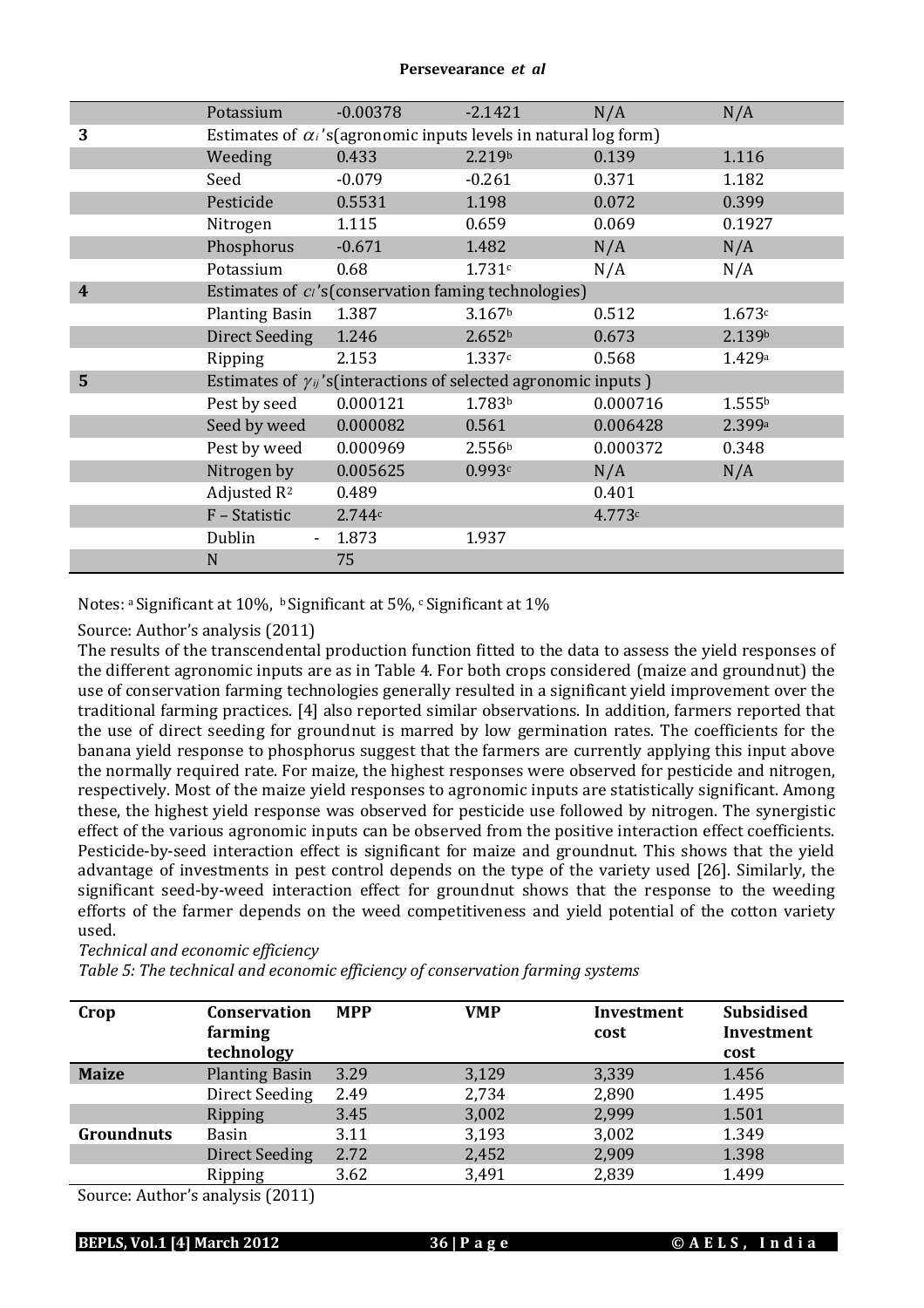The technical and economic efficiency parameters (i.e. MPP and VMP) for the three conservation farming technologies generated from the fitted transcendental response functions presented in Table 5. The MPP values indicate an extra yield advantage that a farmer obtains when shifting from the traditional farming methods to conservation farming practice. The marginal physical productivity values shown in Table 5 indicate that the use of conservation farming technologies groundnuts and maize is technically efficient (MPP  $> 0$ . These technologies are primarily adopted to avert risk during drought years and extend the limited water (moisture) to as much area as possible.

It is however important to note that technical efficiency alone does not guarantee economic efficiency. A farmer may operate in the technically efficient region of the production function but may still be judged as economically inefficient. This will be on the basis of considerations of input–output price relations [23]. It is therefore imperative to evaluate the economic efficiency of the conservation technologies by considering the input–output price relationships. This can be achieved by calculating VMPs for the technologies. The generated values are then compared with their respective initial investment costs under two scenarios, i.e., the actual and the subsidized costs (see Table 5). From the results of the economic efficiency analyses the following inferences may be made:

- the conservation farming technologies are economically efficient and the farmers can recuperate their initial investment capital within 1–2 years since the VMP for the crops is almost equal to the initial investment cost
- subsidies further increased the profitability of investments in conservation farming technologies
- the magnitude of economic gains from investments in conservation farming technologies depends on the type of crop (producer price) [27]. Conservation farming use in groundnuts is more remunerative as compared to maize.

# *Problems faced by adopters*

Conservation farming may not always be readily adopted by smallholder farmers because it conflicts with convectional farming practices which are inherent in farmers (i.e. these practices are mutually exclusive). Some of the problems arise from deep socio-cultural beliefs and downgrading of conservation farming. Below are some of the problems faced by farmers:

- In the first years of conservation farming there are labour constrains. Land preparation and weeding are labour intensive tasks and heavy work for those physically weak.
- Lacks of self confidence, vulnerable groups sometimes feel that their situation is hopeless, and that they may not be able to escape poverty and hunger. This is because most of them are resource constrained hence they aim lower production level.
- Lack of finance to purchase adequate inputs (fertilizers, seeds, and chemicals).
- Shortage of maize stalks to use as mulch for covering the ground. The available mulch was easily destroyed by termites hence farmers would cut (hyperania species) which is labourous. Some of the mulch was destroyed by cattle.
- Unfair distribution of implements by the headmen as well as shortage of equipments (direct seeder, ripper).
- Inability to get wire fencing to protect fields from thieves and animals.
- Attack of crops by crickets at vegetative stage.
- High weed and pest infestations in the first year

# **CONCLUSIONS**

The study indicates that, for maize and groundnuts, averagely, using conservation farming technologies significantly increased productivity and economic rewards over the traditional farming methods. A number of factors including age, years in schooling and dependency ratio significantly affect the probability of adopting conservation farming technologies. This therefore, this means farmers need to be educated or trained more for them to accept the technology of conservation farming.

## **RECOMMENDATIONS**

 The researcher therefore recommends smallholder farmers to be educated on sustainable technologies of farming such as conservation farming.